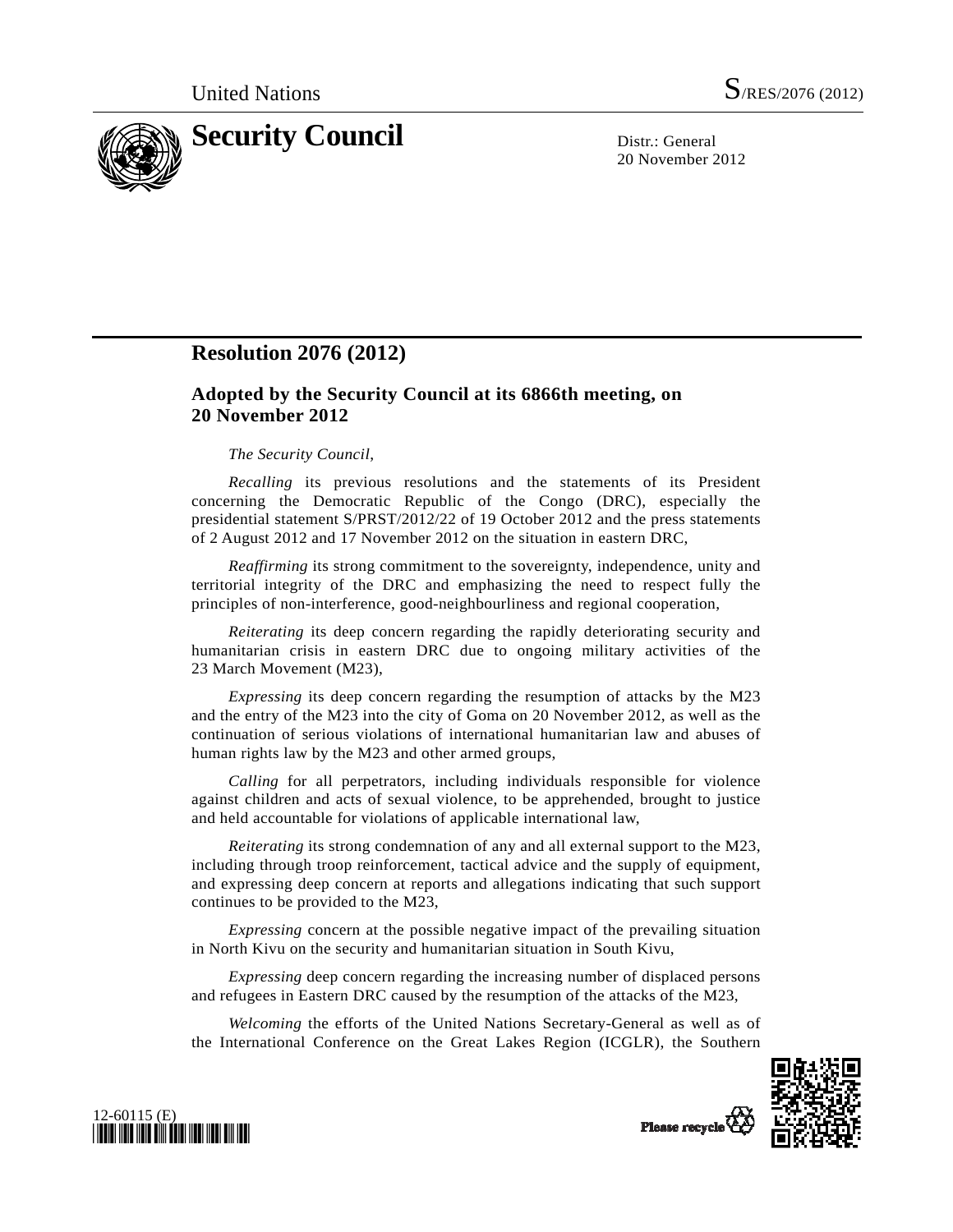African Development Community (SADC) and the African Union, to restore peace and security in Eastern DRC,

*Welcoming* the efforts of the Chair of the ICGLR in convening the Extraordinary Summits of 15 July 2012, 7-8 August 2012, 8 September 2012 and 8 October 2012 to address the situation in Eastern DRC,

*Stressing* the primary responsibility of the Government of the DRC for ensuring security in its territory and protecting its civilians with respect for the rule of law, human rights and international humanitarian law,

*Calling on* all parties to cooperate fully with the United Nations Organization Stabilization Mission in the DRC (MONUSCO) and *reiterating* its condemnation of any attacks against peacekeepers,

*Determining* that the situation in the DRC constitutes a threat to international peace and security in the region,

*Acting* under Chapter VII of the Charter of the United Nations,

 1. *Strongly condemns* the resumption of attacks by the M23 in North-Kivu and the entry of the M23 into the city of Goma on 20 November 2012;

 2. *Demands* the immediate withdrawal of the M23 from Goma, the cessation of any further advances by the M23 and that its members immediately and permanently disband and lay down their arms, and *further demands* the restoration of State authority of the Government of the DRC in Goma and in North-Kivu;

 3. *Strongly condemns* the M23 and all its attacks on the civilian population, MONUSCO peacekeepers and humanitarian actors, as well as its abuses of human rights, including summary executions, sexual and gender based violence and large scale recruitment and use of child soldiers, *further condemns* the attempts by the M23 to establish an illegitimate parallel administration and to undermine State authority of the Government of the DRC, and *reiterates* that those responsible for crimes and human rights abuses will be held accountable;

 4. *Expresses* deep concern at reports indicating that external support continues to be provided to the M23, including through troop reinforcement, tactical advice and the supply of equipment, causing a significant increase of the military abilities of the M23, and *demands* that any and all outside support to the M23 cease immediately;

 5. *Requests* the Secretary-General to report in the coming days, in coordination with the ICGLR and the African Union (AU), on the allegations of external support to the M23 and *expresses* its readiness to take further appropriate measures on the basis of this report;

 6. *Calls on* the ICGLR to monitor and inquire into, including by making active use of the Expanded Joint Verification Mechanism (EJVM), reports and allegations of outside support and supply of equipment to the M23, and *encourages* MONUSCO, in coordination with ICGLR members, to participate, as appropriate and within the limits of its capacities and mandate, in the activities of the EJVM;

 7. *Expresses concern* that M23 commanders Innocent Kaina and Baudouin Ngaruye are engaging in activities for which the Committee established pursuant to resolution 1533 (2004) may designate individuals pursuant to paragraph 4 of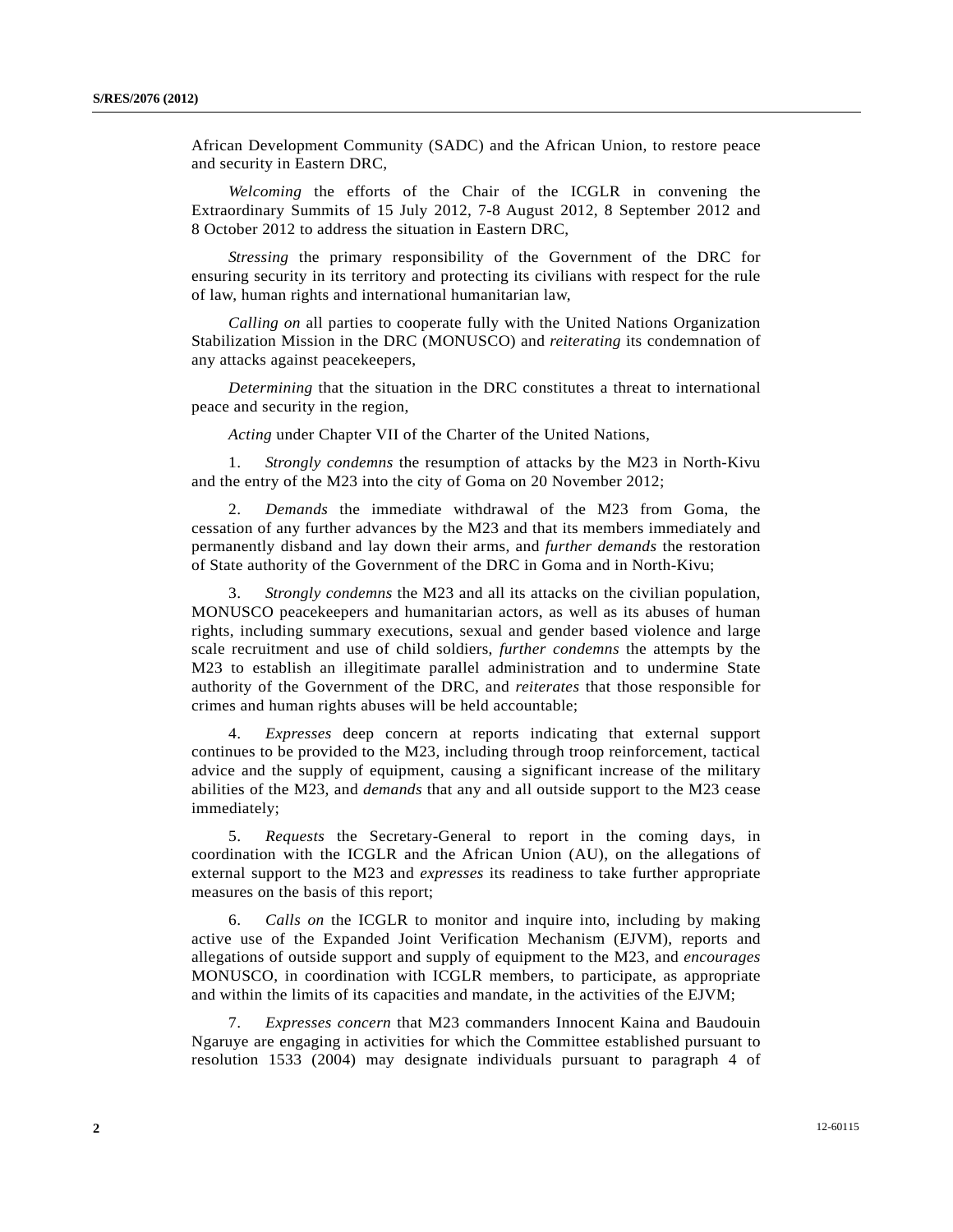resolution 1857 (2008), and *directs* the Committee to review, as a matter of urgency, their activities and those of any other individuals who meet the criteria for designation;

 8. *Expresses* its intention to consider additional targeted sanctions, in accordance with the criteria set out in resolution 1857 (2008), against the leadership of the M23 and those providing external support to the M23 and those acting in violation of the sanctions regime and the arms embargo, and *calls on* all Member States to submit, as a matter of urgency, listing proposals to the 1533 Committee;

 9. *Requests* the Secretary-General to report in the coming days on options, and their implications, for the possible redeployments, in consultation with troopand police-contributing countries, of MONUSCO contingents and additional force multipliers, observation capabilities and troops within the current authorized ceiling, which, in regard to the current crisis, could improve the ability of MONUSCO to implement its mandate, including to protect civilians and report on flows of arms and related materiel across the borders of Eastern DRC, and in this context *expresses* its intention to keep the mandate of MONUSCO under review;

 10. *Calls on* all relevant actors to use their influence on the M23 to bring about an end to attacks;

 11. *Calls on* all parties, in particular the M23, to allow safe, timely and unhindered humanitarian access to those in need in accordance with international law, including applicable international humanitarian law and the guiding principles of humanitarian assistance, and to refrain from any violence against civilians;

 12. *Calls upon* all parties to respect the civilian and humanitarian character of refugee camps and internally displaced persons sites and *stresses* the need to prevent any forced recruitment of individuals, including children by parties to the conflict;

 13. *Commends* the active steps taken by MONUSCO to implement its mandate, in particular the protection of civilians, *further commends* in this regard the tireless efforts of all MONUSCO contingents, particularly in and around Goma, and encourages the continuation of their efforts;

 14. *Emphasizes* that any attempts to undermine MONUSCO's ability to implement its mandate will not be tolerated and *condemns* all individuals and entities who plan, sponsor or participate in attacks against MONUSCO;

 15. *Welcomes* and *emphasizes* the importance of the continuation of the efforts of the ICGLR, the Southern African Development Community (SADC) and the AU to resolve the conflict and find a durable political solution, and *calls on* them and States of the region to coordinate their efforts in order to bring about an end to attacks, stabilize the situation and facilitate dialogue between relevant parties;

 16. *Welcomes* the designation of Boubacar Gaoussou Diarra as Special representative of the African Union for the Great Lakes region, *requests* the United Nations Secretary-General to report to the Council on options for high-level dialogue between relevant parties to address short-term and long-term causes underlying the political, security and humanitarian crises in Eastern DRC, including the option of the possible designation of a special envoy, and *further requests* the